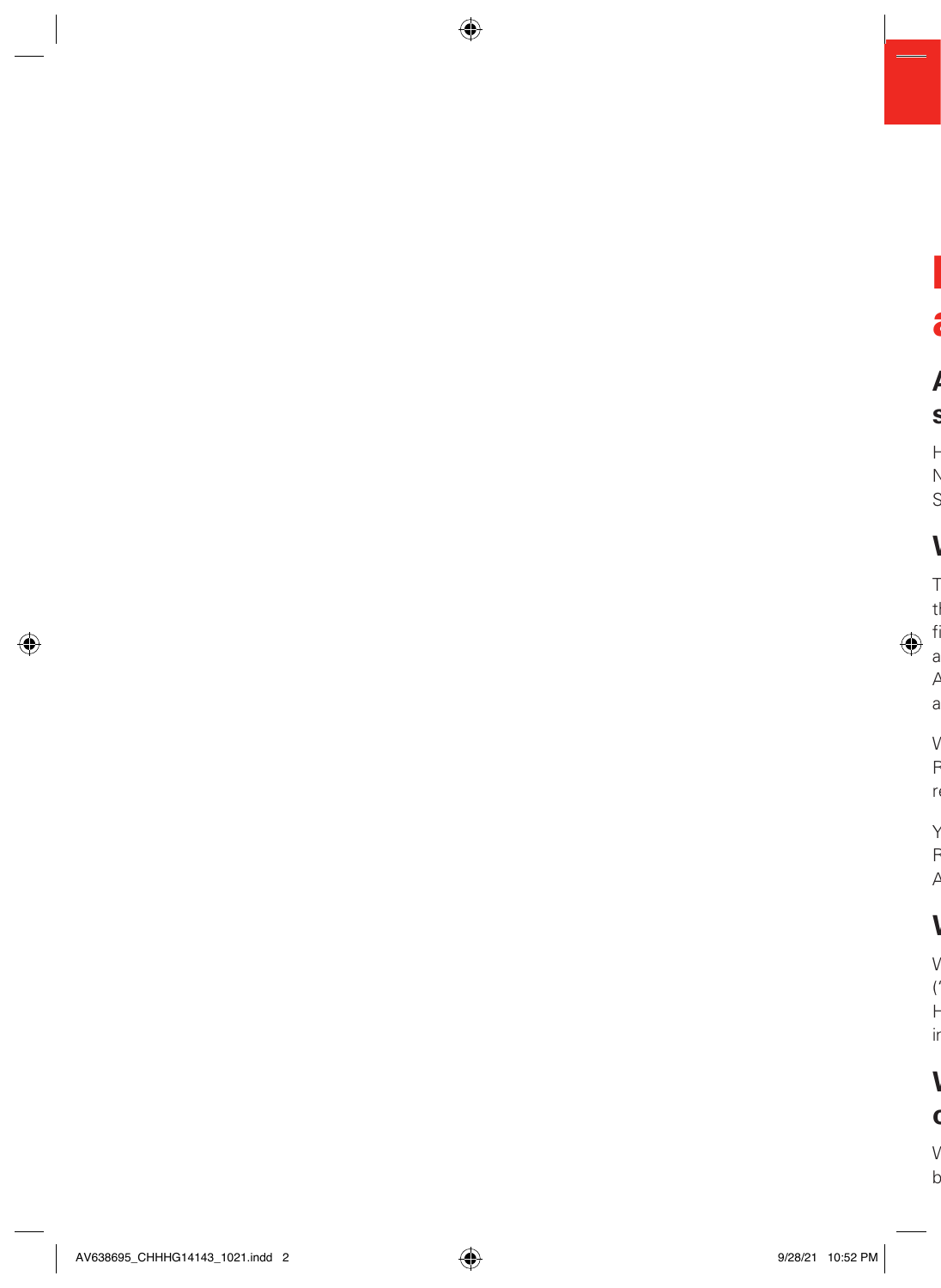# **Important Information about HSBC**

# **About our insurance services to you**

HSBC UK Bank plc is registered in England No. 9928412. Registered office: 1 Centenary Square, Birmingham B1 BHQ.

# **Who regulates us?**

The Financial Conduct Authority ("FCA") is the independent watchdog that regulates financial services, including insurance. We are authorised by the Prudential Regulatory Authority ("PRA") and regulated by the PRA and the FCA as an insurance intermediary.

We are registered on the Financial Services Register as: HSBC UK Bank plc under registration no. 765112.

You can check this on the Financial Services Register by visiting the Financial Conduct Authority website: www.register.fca.org.uk.

# **Who do we act for?**

We are permitted by Aviva Insurance Limited ("Aviva") to promote, sell and service HSBC Home Insurance policies ("policy") as an insurance intermediary.

# **Whose products do we offer?**

We only offer Home Insurance underwritten by Aviva.

# **Which services will we provide you with?**

If you purchase your policy by telephone, online or in branch you will not receive advice or a personal recommendation from us.

We will help you make the right choice by asking some questions to narrow down the selection of cover options and provide information relevant to your demands and needs. You will then need to make your own choice about how to proceed.

# **What will you have to pay us for our services?**

No fee has been charged by HSBC UK Bank plc for arranging this policy. HSBC UK Bank plc receives a commission from Aviva in relation to any policy we promote, sell and service, which means that a percentage of the premium you pay is given to us. We may also receive additional commission from Aviva dependent on the performance of our insurance business with Aviva.

# **Ownership**

HSBC Bank plc and HSBC UK Bank plc are members of the HSBC Group, the ultimate parent company of which is HSBC Holdings plc. HSBC Holdings plc beneficially holds 100% of both the shares and voting power of HSBC Bank plc and HSBC UK Bank plc.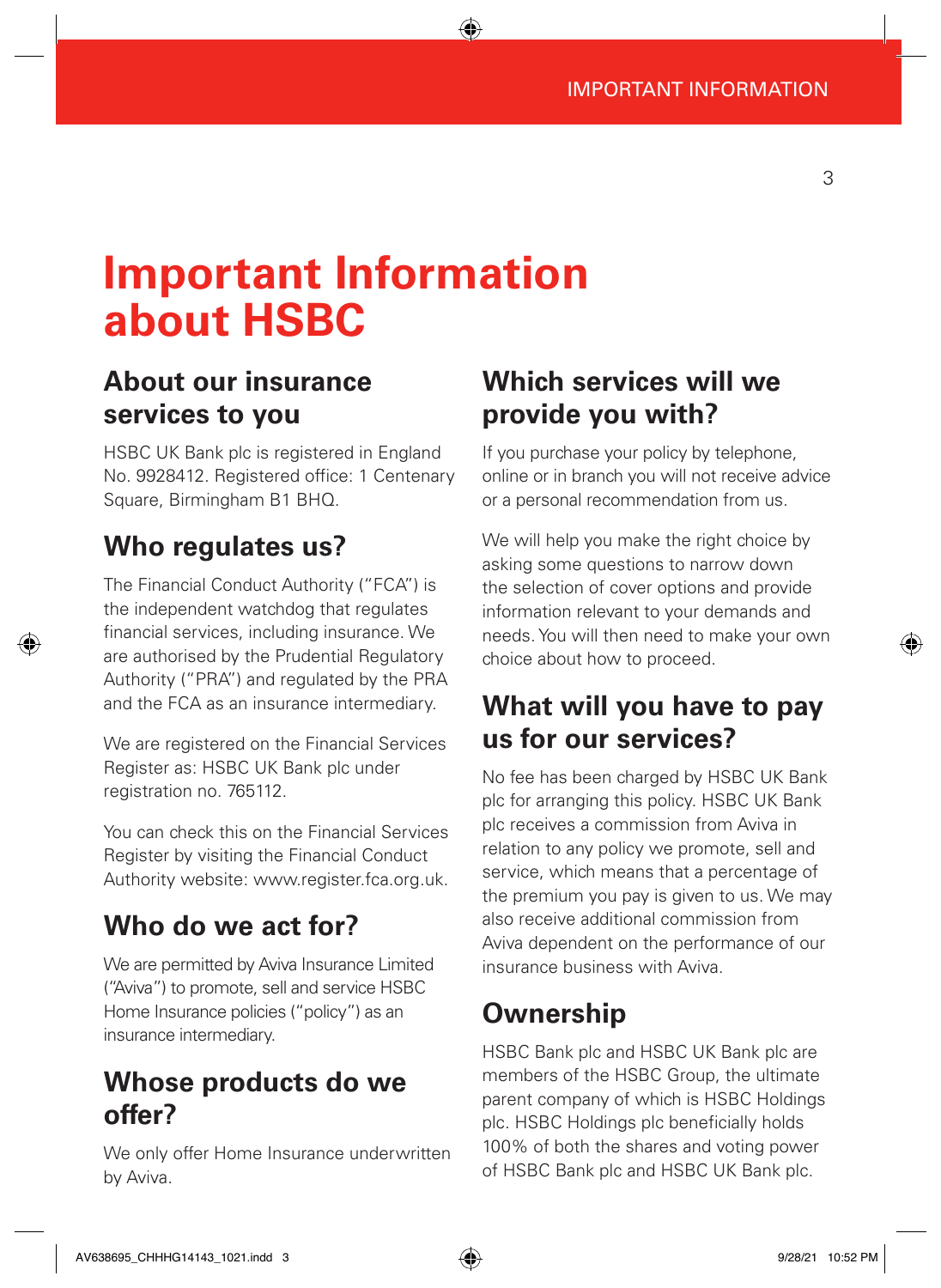# **What to do if you have a complaint about HSBC UK Bank plc?**

Every effort is made to ensure that high standards of service are maintained. However, if you need to bring any matter concerning your insurance to HSBC UK Bank plc's attention or wish to register a complaint about HSBC UK Bank plc, please call HSBC Customer Services on **0345 300 5898** or write to:

HSBC Customer Care Team Customer Services Centre PO Box 7463 Pitheavlis Perth PH2 0YX

To help us continually improve our service, and in the interests of security, your communications may be monitored and/or recorded. Following the complaints procedure does not affect your right to take legal action.

If you cannot settle your complaint with us, you may be entitled to refer it to the Financial Ombudsman Service ("FOS"). Further information is available by contacting them on 0800 023 4567 or by visiting their website on: www.financial-ombudsman.org.uk

# **Is HSBC UK Bank plc covered by the financial services compensation scheme (FSCS)?**

Our obligations are covered by the Financial Services Compensation Scheme (FSCS). If we were unable to meet our obligations, you could be entitled to compensation from this scheme, depending on the type of insurance and the circumstances at the time.

Further information about compensation scheme arrangements is available on the FSCS website: www.fscs.org.uk or telephone 0800 678 1100.

# **Change of insurer(s)**

We may from time to time use a different insurer to provide you with this product. A change of insurer may take place at any time. We will notify you prior to any change of insurer and advise you of any change in the policy terms. You will have the opportunity to terminate this policy both before and after such a change becomes effective.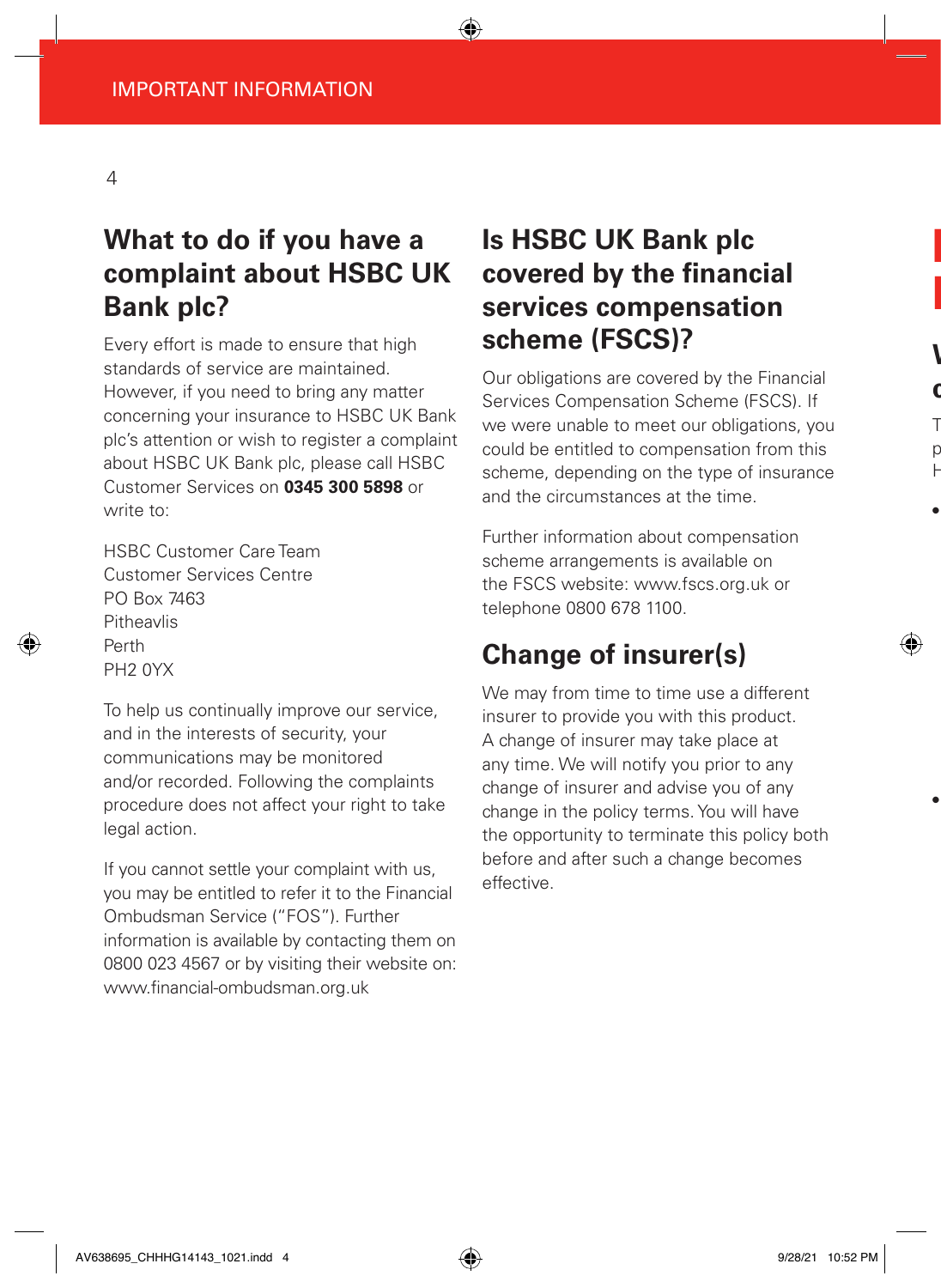# **HSBC UK Bank plc Privacy Notice Overview**

# **Who are the data controllers?**

The data controllers responsible for the personal information collected for HSBC Home Insurance are:

- HSBC UK Bank plc, 1 Centenary Square, Birmingham, B1 1HQ. HSBC UK Bank plc will collect and use personal information about you during the promotion, sale and servicing of the product which may be provided by you but could also include information that we have previously collected about you, e.g. any information held about you as a banking customer. HSBC UK Bank plc is the data controller for this information which will be shared with Aviva as set out in its Privacy Notice.
- Aviva Insurance Limited (Aviva), as the underwriter of the Home Insurance product, collects and uses personal information about you so that they can provide you with a policy that suits your insurance needs. Some of this information may be collected directly from you and some may be collected from other sources including HSBC UK Bank plc, for, example, during the sale of the policy. Aviva Insurance Limited is the data controller in respect of your personal information that it has received from HSBC UK Bank plc as intermediary and also in respect of any information that it has collected directly from you or from other sources as set out in its Privacy Notice.

# **An overview of how we will collect your data and use your information**

This privacy notice provides an overview of:

- the types of information we collect about you
- how we collect and use it
- who we might share it with
- the steps we'll take to make sure it stays private and secure.

We'll also explain your rights to your information. This is just an overview of some key points. A full description is contained in the full HSBC Privacy Notice which you can obtain by visiting www.hsbc.co.uk/privacy or by writing to: HSBC UK, P.O. Box 6201, Coventry, CV3 9HW addressed 'for the attention of the DPO'.

## **Who we are**

When we say 'we', we mean HSBC UK Bank plc, registered in England and Wales number 9928412. Registered office 1 Centenary Square, Birmingham, B1 1HQ. Authorised by the Prudential Regulation Authority and regulated by the Financial Conduct Authority and the Prudential Regulation Authority under registration no. 765112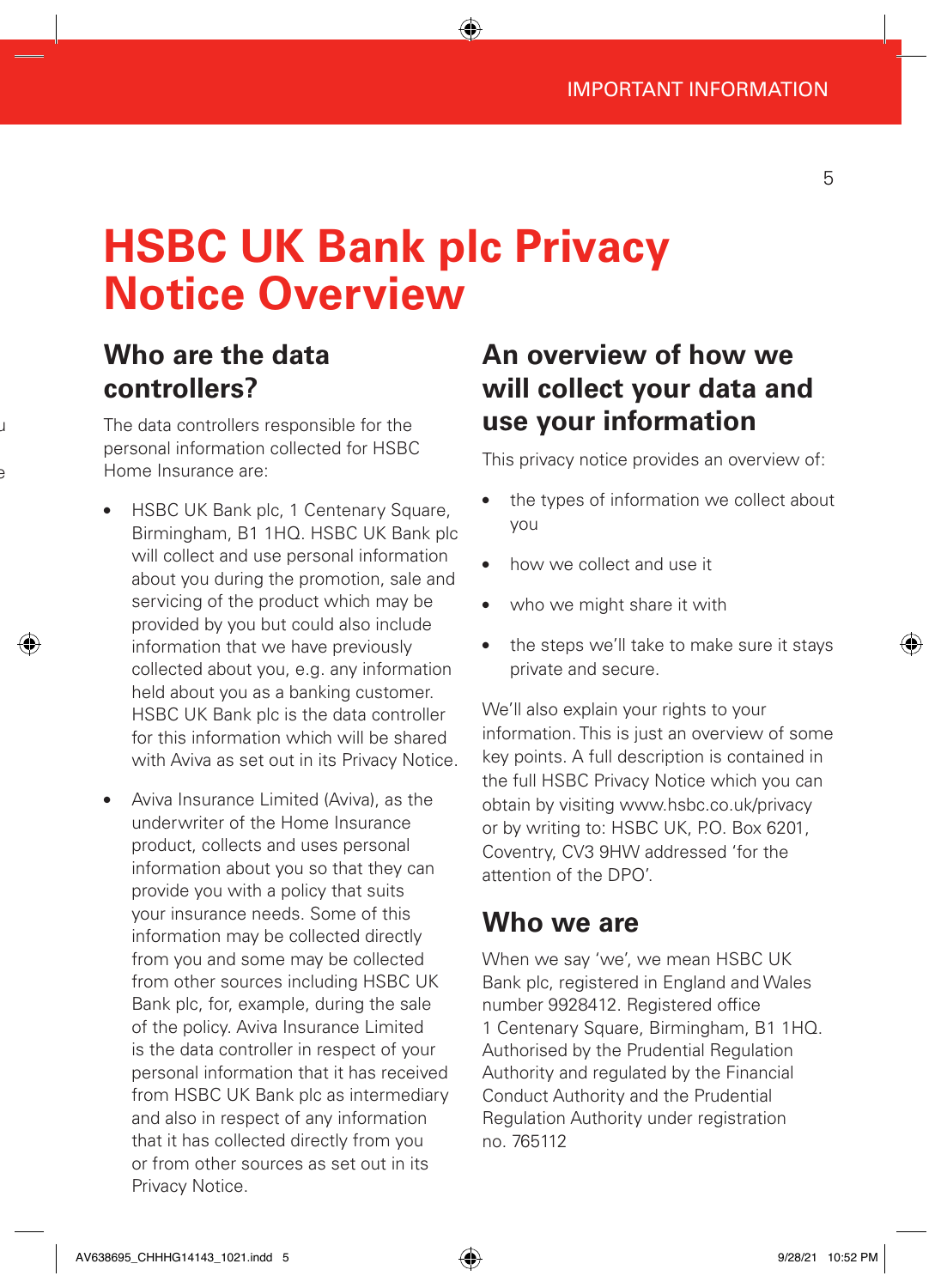# **The information we collect**

We collect information about you from different places including:

- directly from you
- from publicly available sources
- when we generate it ourselves
- from other organisations.

We'll only collect your information in line with relevant regulations and law and this may relate to any of our products or services you apply for, currently hold or have held in the past. You're responsible for making sure you give us accurate and up to date information. If you provide information for another person on your policy, you'll need to direct them to the privacy notice and make sure they agree to us using it for the purposes set out in the privacy notice.

# **How we'll use your information**

We'll use it to provide you with any products and services you've requested and other purposes including for example:

- to confirm your identity and address
- to understand how you use any other accounts, products or services that you hold with us
- to carry out your instructions
- to improve our products and services

to offer you other services we believe may benefit you unless you've asked us not to.

We'll only use your information where we're allowed to by law, including for example, carrying out an agreement we have with you, fulfilling a legal obligation, because we have a legitimate business interest or where you agree to it.

We may use automated systems to help us carry out fraud and money laundering checks.

# **Who we can share your information with?**

We will share your personal information with the insurer to enable them to underwrite your policy and manage your claims. If you make a claim, any information you give to us, or to the insurer may be put in a register of claims database and it may be shared with other insurers to prevent fraudulent claims.

We may share your information with other companies we work in partnership with and other HSBC Group members. We may also share your information with others outside of the HSBC group including regulators (e.g. the Financial Conduct Authority), insurers, other banks, brokers, agents as well as credit reference and fraud prevention agencies.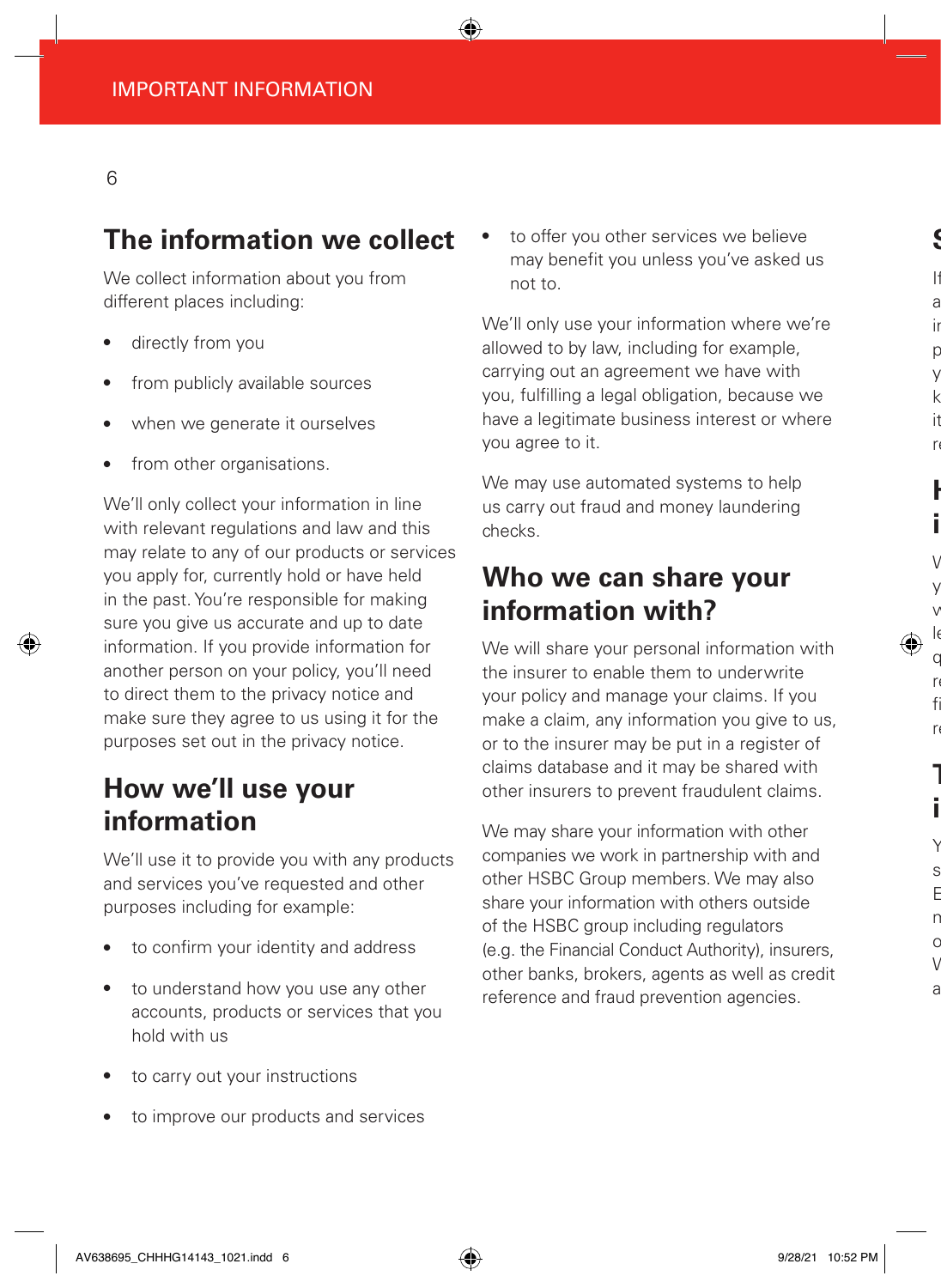# **Sensitive information**

If insurers require this, we or they may ask you to provide sensitive health information that they need for insurance purposes to enable them to underwrite your policy or process a claim. We will keep this information secure and process it in accordance with relevant laws and regulations.

# **How long we'll keep your information**

We'll keep your information for as long as you have a relationship with us. After it ends we'll keep it where we may need it for our legitimate purposes, to help us respond to queries or complaints, or for other legal and regulatory reasons, including for example, fighting fraud and financial crime and responding to requests from regulators.

# **Transferring your information overseas**

Your information may be transferred and stored in countries outside the European Economic Area (EEA), including some that may not have laws offering the same level of protection for personal information. When we do this, we'll ensure an appropriate level of protection is maintained.

# **Your rights**

You have a number of rights relating to your information e.g. to see what we hold, to ask us to share it with another party, ask us to update incorrect or incomplete details, to object to or restrict processing of it etc.

For a fuller statement of your rights please see the full HSBC Privacy Notice. You can view or download a copy by visiting www.hsbc.co.uk/privacy or you can ask us for a copy in branch.

# **More Information**

If you'd like further information on anything we've said in this Privacy Notice, or to contact our Data Protection Officer, contact us at HSBC UK, P.O. Box 6201, Coventry, CV3 9HW addressed 'for the attention of the DPO'.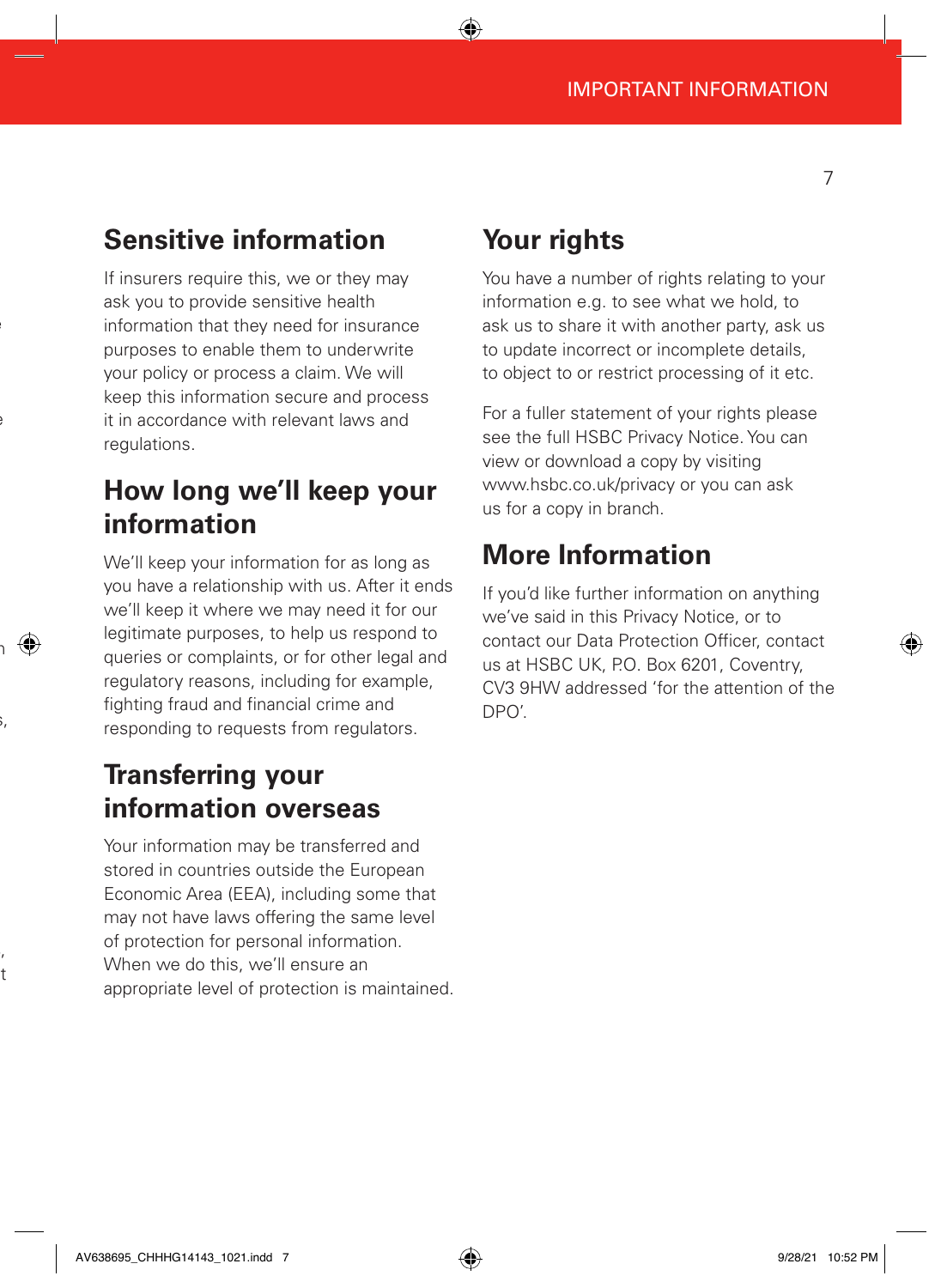# **Important Information about Aviva**

Please read the information below carefully and retain for your future reference. HSBC UK Bank plc (HSBC) acts as insurance intermediary for the purposes of HSBC Home Insurance. HSBC are permitted by the underwriter(s) below to promote, sell and service HSBC Home Insurance.

HSBC Home Insurance is underwritten by Aviva Insurance Limited.

This document tells you what information you need to give the underwriter(s) and tells you about how your policy will be managed. It also outlines some important details about your policy and explains how your personal information will be looked after.

# **Important Notice – Information we need to know about**

You must take reasonable care to provide complete and accurate answers to the questions the insurer asks. Please read any assumptions carefully and confirm if they apply to your circumstances. If any of the information provided by you changes after you purchase your policy and during the period of your policy please provide the insurer with details.

If the information provided by you is not complete and accurate:

- the insurer may cancel your policy and refuse to pay any claim, or
- the insurer may not pay any claim in full, or
- the insurer may revise the premium and/or change any excess, or
- the extent of the cover may be affected.

HSBC and the insurer recommend you keep a record (including copies of letters) of all information provided to the insurer for your future reference.

# **Aviva's Regulatory Status**

We are authorised by the Prudential Regulation Authority and regulated by the Financial Conduct Authority and the Prudential Regulation Authority. We are registered as Aviva Insurance Limited. Registered in Scotland, No. 2116. (Registered Office: Pitheavlis, Perth PH2 0NH) and our firm's reference number is 202153.

You may check this information and obtain further information about how the Financial Conduct Authority protect you by visiting [www.fca.org.uk.](http://www.fca.org.uk)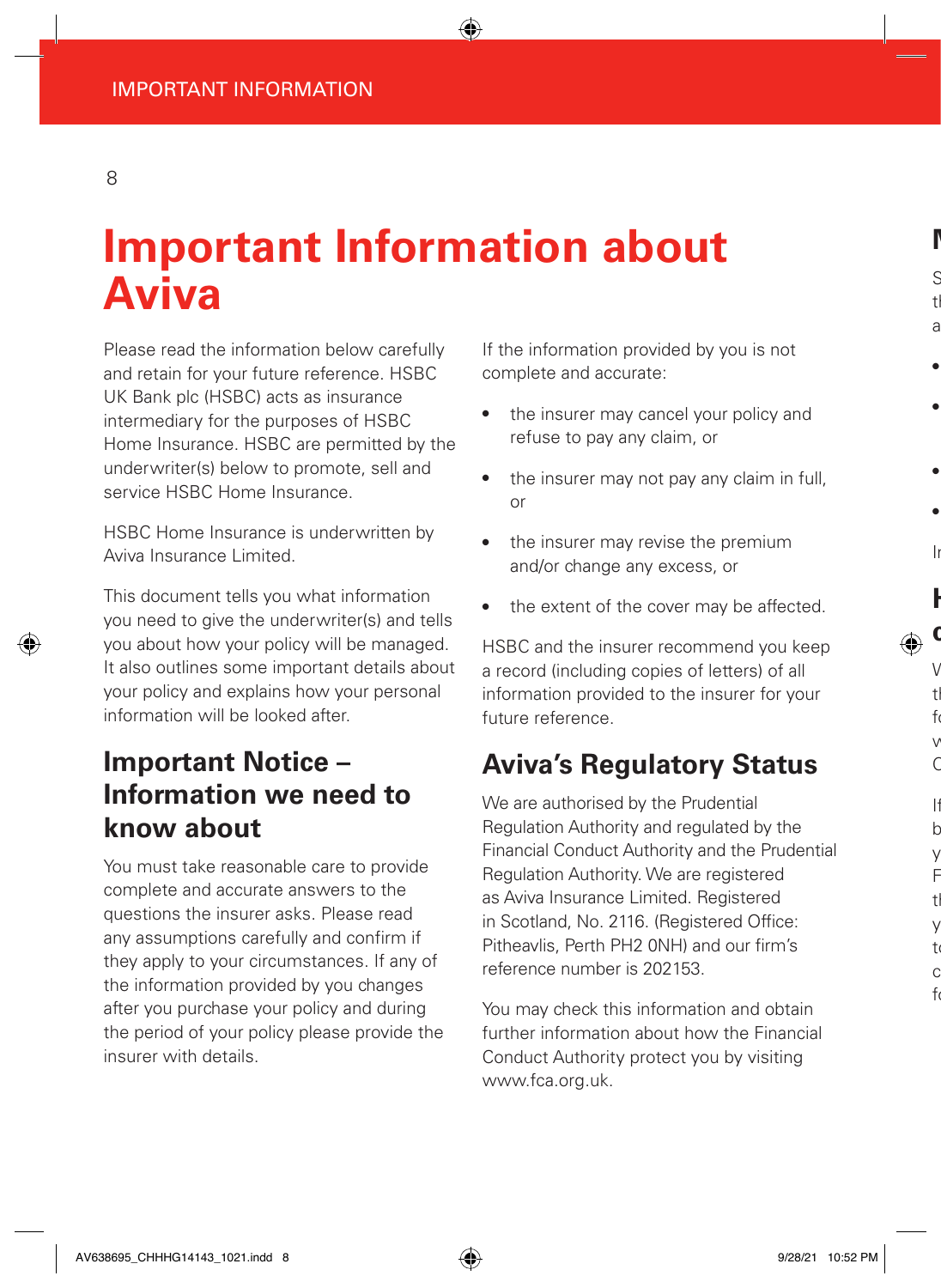# **Making a claim**

Should you need to make a claim under this policy, please contact us using the appropriate telephone number shown below:

- Claims helpline: **0345 300 5899**
- Personal legal and tax advice helpline: **0800 051 1715**
- Legal expenses helpline: **0800 051 1715**
- Home emergency helpline: **0345 300 0959**

In all cases, please quote your policy number.

## **How do I make a complaint to Aviva?**

We hope that you will be very happy with the service that we provide. However, if for any reason you are unhappy with how we have handled your claim please call the Claims helpline on **0345 300 5899**.

If you have complained to us and we have been unable to resolve your complaint, you may be entitled to refer it to the Financial Ombudsman Service. Following the complaints procedure does not affect your right to take legal action. Please refer to your policy booklet for full details on the complaints procedure and postal addresses for written complaints.

### **Use of Language**

Unless otherwise agreed, the contractual terms and conditions and other information relating to this contract will be in English.

# **How do I cancel the contract?**

You have a statutory right to cancel your policy within 14 days of purchase or renewal (or from the day you receive your policy or renewal documents, if this is later).

If you cancel at any time before cover starts, we'll refund the premium you've paid.

If you cancel after your cover has started, we will reduce your refund to pay for the time you were covered.

To cancel your policy, please contact the customer services helpline on **0345 300 5898.**

# **Copy of document availability**

If you would like to receive copies of your policy documents in paper, please contact HSBC. Copies will be provided free of charge.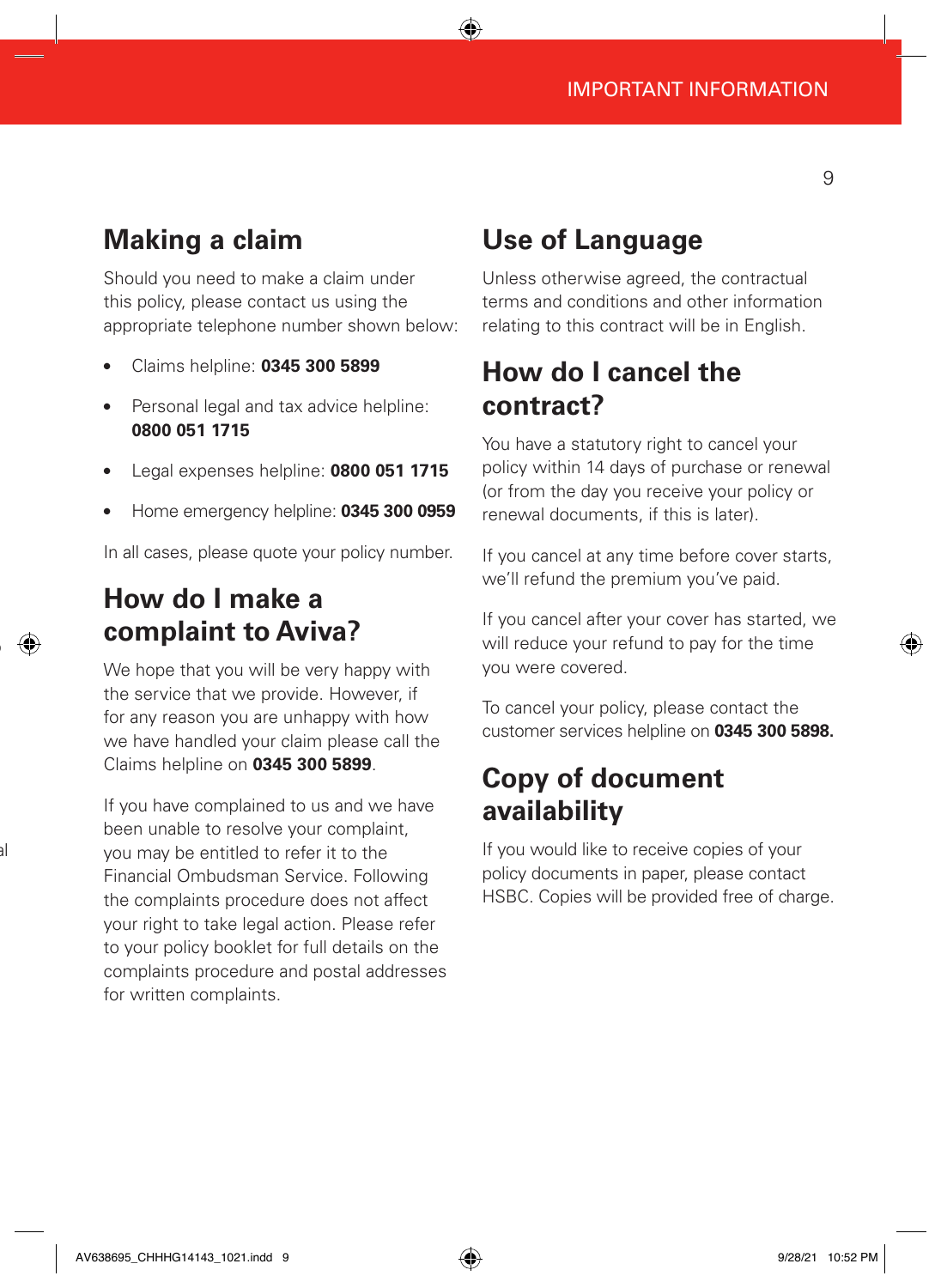# **Aviva Privacy Notice**

# **Aviva Privacy Notice**

In this section "we", "us" or "our" means Aviva Insurance Limited.

We collect and use personal information about you so that we can provide you with a policy that suits your insurance needs. This notice explains the most important aspects of how we use your information but you can get more information about the terms we use and view our full privacy policy at [www.aviva.co.uk/privacypolicy](http://www.aviva.co.uk/privacypolicy) or request a copy by writing to us at Aviva, Freepost, Mailing Exclusion Team, Unit 5, Wanlip Road Ind Est, Syston, Leicester LE7 1PD.

# **Personal information Aviva collects and how we will use it**

Aviva will use your personal information: -

- to provide you with insurance: we need this to decide if we can offer insurance to you and if so on what terms and to also handle any claims,
- to support legitimate interests that we have as a business: we need this to manage arrangements we have with reinsurers, for the detection and prevention of fraud and to help us better understand our customers and improve our customer engagement (this includes customer analytics and profiling),
- to meet any applicable legal or regulatory obligations: we need this to meet compliance requirements with our regulators (e.g. Financial Conduct Authority), to comply with law enforcement and to manage legal claims; and
- to carry out other activities that are in the public interest: for example, we may need to use personal information to carry out anti-money laundering checks.

Aviva may also use personal information about other people, for example family members you wish to insure on a policy. If you are providing information about another person we expect you to ensure that they know you are doing so. You might find it helpful to show them this privacy notice.

The personal information we collect and use will include name, address, date of birth, and financial information and details of your home. If a claim is made Aviva will also collect personal information about the claim from you and any relevant third parties. We may also need to ask for details relating to the health or any unspent offences or criminal convictions of you or somebody else covered under your policy. We recognise that information about health and offences or criminal convictions is particularly sensitive information. We'll ensure that we only use that information where we need to for our insurance purposes (including assessing the terms of your insurance contract, dealing with changes to your policy and/or dealing with claims).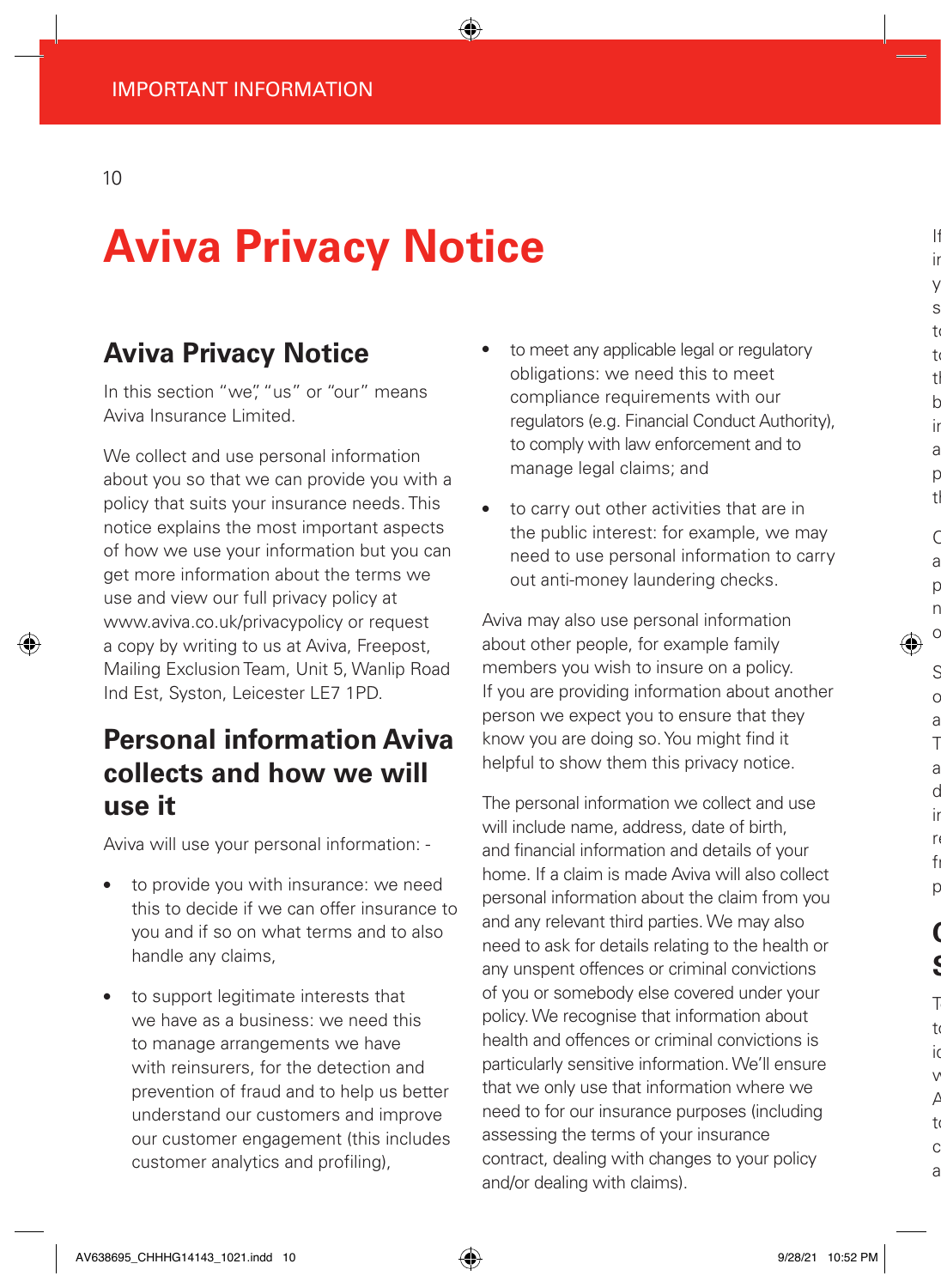If Aviva need your consent to use personal information, we will make this clear to you when you complete an application or submit a claim. If you give Aviva consent to using personal information, you are free to withdraw this at any time by contacting them in one of the ways described below. Please note that if consent to use information is withdrawn, we may not be able to continue to provide the policy or process claims and we may need to cancel the policy.

Of course, you don't have to provide us with any personal information, but if you don't provide the information, we need we may not be able to proceed with your application or any claim you make.

Some of the information we collect as part of this application may be provided to us by a third-party including HSBC UK Bank plc. This may include information already held about you within the Aviva group, including details from previous quotes and claims, information obtained from publicly available records, Aviva's trusted third parties and from industry databases, including fraud prevention agencies and databases.

# **Credit Reference Agency Searches**

To ensure Aviva has the necessary facts to assess your insurance risk, verify your identity, help prevent fraud and provide you with our best premium and payment options, Aviva may need to obtain information relating to you at quotation, renewal and in certain circumstances where policy amendments are requested. Aviva or its agents may

undertake checks against publicly available information (such as electoral roll, county court judgments, bankruptcy orders or repossessions(s). Similar checks may be made when assessing claims.

The identity of our Credit Reference Agency and the ways in which they use and share personal information, are explained in more detail at www.transunion.co.uk/crain

# **Automated decision making**

We carry out automated decision making to decide whether we can provide insurance to you and on what terms. In particular, we use an automated underwriting engine to process the personal information you provide as part of this application process. This will include information such as your age as well as details of your property including address and postcode. The automated engine may validate the information you provide against other records we hold about you in our systems and third-party databases, including public databases. We may also supplement the information you provide us with information from third parties who can provide more information about your property (for example through land registers and commercially available property databases).

We do this to calculate the insurance risk and how much the cover will cost you. Without this information we are unable to provide a price that is relevant to your individual circumstances and needs. We regularly check the way our underwriting engine works to ensure we are being fair to our customers.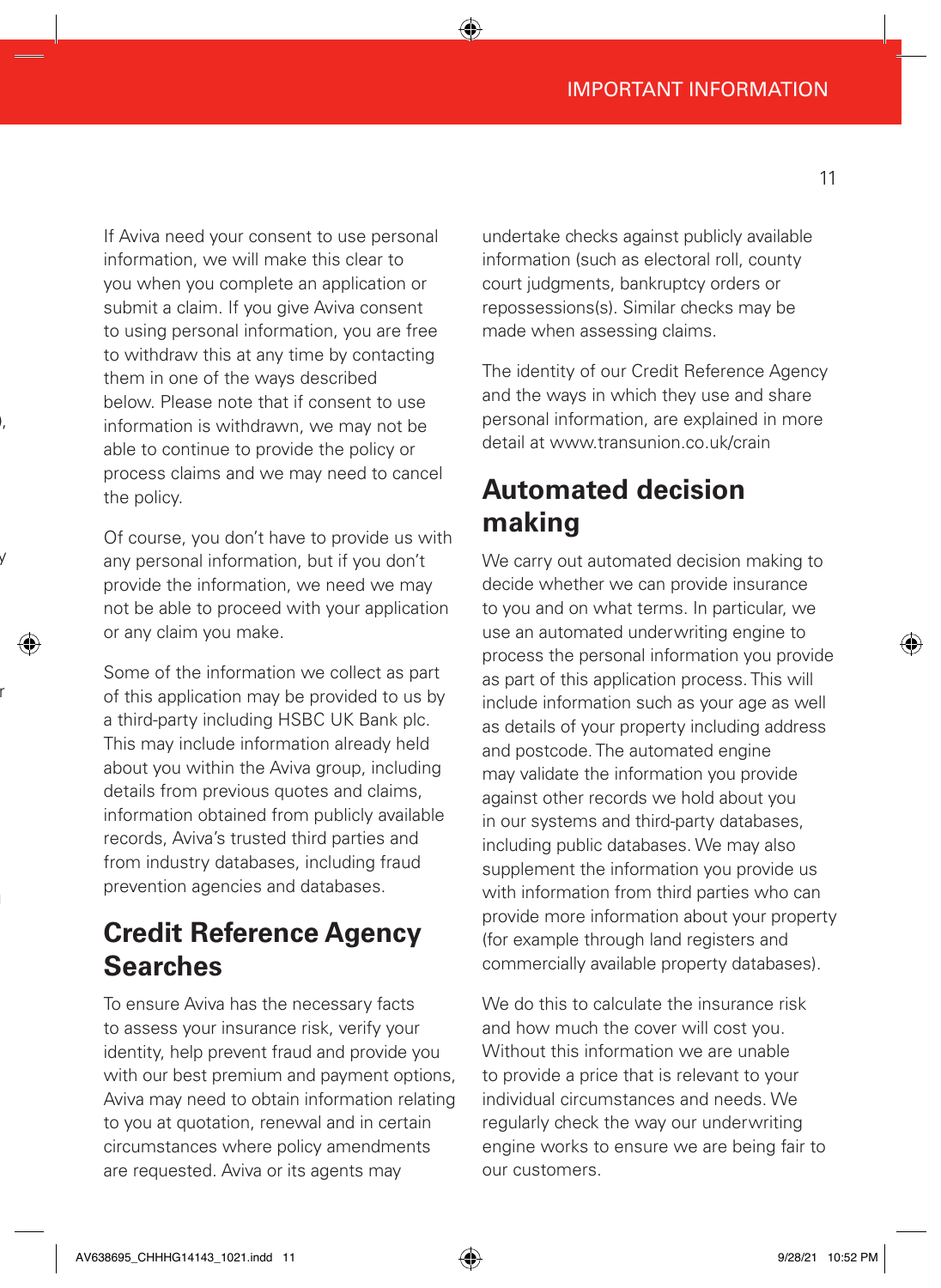After the automatic decision has been made, you have the right to speak to someone who may review the decision and provide a more detailed explanation. If you wish to invoke this right please contact us at [dataprt@aviva.com](mailto:dataprt@aviva.com) or call us on 0800 277 377.

# **How we share your personal information with others**

Aviva may share your personal information:-

- With the Aviva group, our agents and third parties who provide services to us, HSBC UK Bank plc and other insurers (either directly or via those acting for the insurer such as loss adjusters or investigators) to help us administer our products and services;
- With regulatory bodies and law enforcement bodies, including the police, e.g. if we are required to do so to comply with a relevant legal or regulatory obligation;
- With other organisations including insurers, public bodies and the police (either directly or using shared databases) for fraud prevention and detection purposes;
- With reinsurers who provide reinsurance services to Aviva and for each other. Reinsurers will use your data to decide whether to provide reinsurance cover, assess and deal with reinsurance claims and to meet legal obligations. They will keep your data for the period necessary for these purposes and may need to

disclose it to other companies within their group, their agents and third party service providers, law enforcement and regulatory bodies.

Some of the organisations Aviva share information with may be located outside of the European Economic Area ("EEA"). We will always take steps to ensure that any transfer of information outside of Europe is carefully managed to protect your privacy rights. For more information on this please see Aviva's Privacy Policy or contact us in one of the ways described below.

# **How long we keep your personal information for**

Aviva maintain a retention policy to ensure we only keep personal information for as long as we reasonably need it for the purposes explained in this notice. Aviva need to keep information for the period necessary to process your insurance and deal with claims and queries on your policy. Aviva may also need to keep information after our relationship with you has ended, for example to ensure we have an accurate record in the event of any complaints or challenges, carry out relevant fraud checks, or where we are required to do so for legal, regulatory or tax purposes.

# **Your rights**

You have various rights in relation to your personal information, including the right to request access to your personal information, correct any mistakes on our records, erase or restrict records where we are no longer required, object to use of personal information based on legitimate business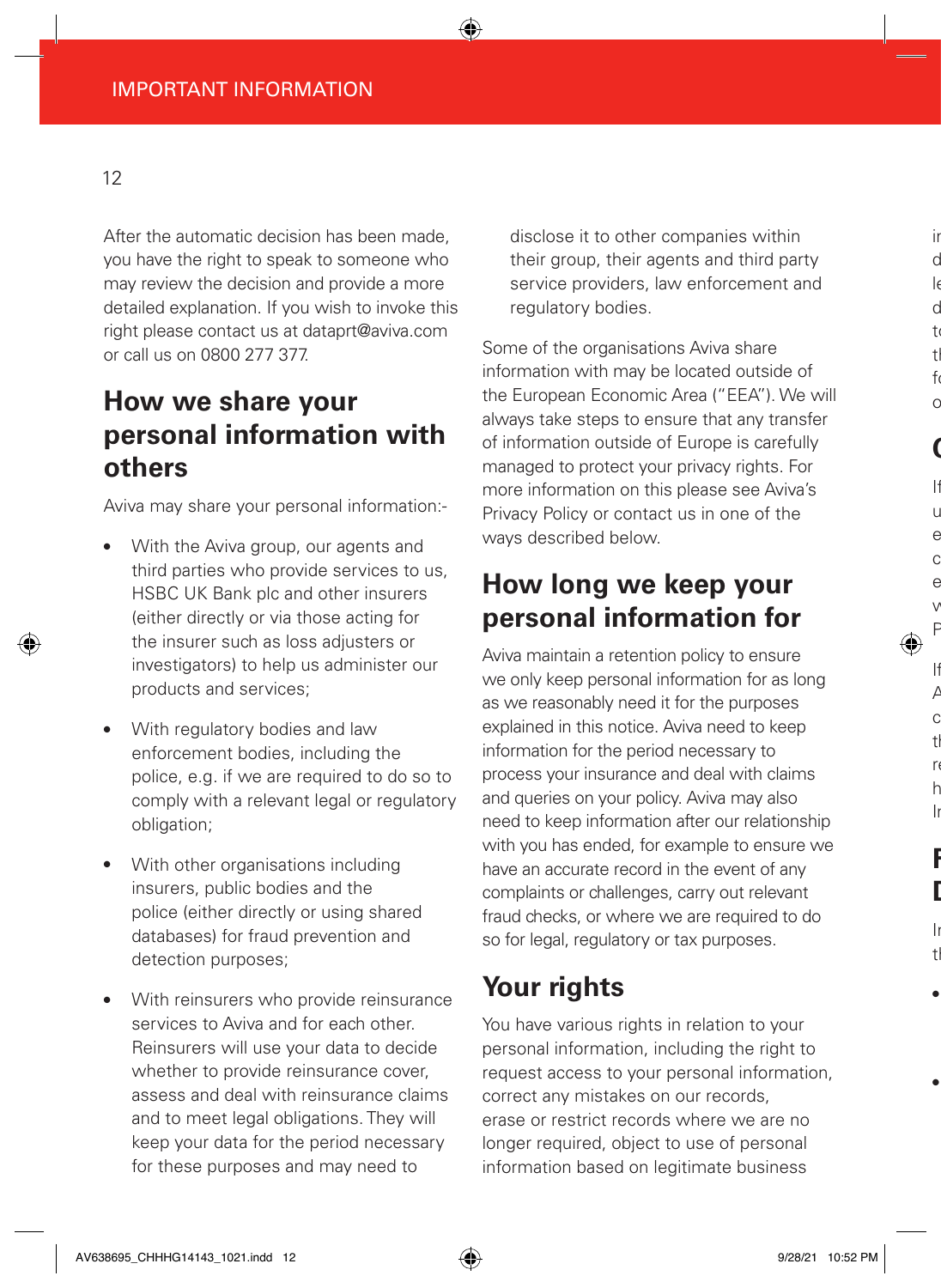interests, ask not to be subject to automated decision making if the decision produces legal or other significant effects on you, and data portability. For more details in relation to your rights, including how to exercise them, please see the full privacy policy for Aviva Insurance Limited, which can be obtained in the way described above.

# **Contacting us**

If you have any questions about how Aviva use personal information, or if you want to exercise your rights stated above, please contact our Data Protection Officer by either emailing them at: [dataprt@aviva.com](mailto:dataprt@aviva.com) or writing to them at Aviva, Level 5 Pitheavlis, Perth. PH2 0NH.

If you have a complaint or concern about how Aviva use your personal information, please contact us in the ways described above in the first instance and we will attempt to resolve the issue as soon as possible. You also have the right to lodge a complaint with the Information Commissioners Office at any time.

# **Fraud Prevention and Detection**

In order to prevent and detect fraud we and the insurer may at any time:

- share information about you with other organisations and public bodies including the Police;
- undertake credit searches and additional fraud searches;

check and/or file your details with fraud prevention agencies and databases, and if you give us false or inaccurate information and we and the insurer suspect fraud, we and the insurer will record this to prevent fraud and money laundering.

We and the insurer can supply on request further details of the agencies and databases we access or contribute to and how this information may be used. If you require further details contact:

Policy Investigation Unit, Aviva, PO Box 121, Surrey Street, Norwich, NR1 3ZH. Telephone 0345 300 0597. Email: piuukdi@aviva.com

We the insurer and other organisations may also search these agencies and databases to:

- help make decisions about the provision and administration of insurance, credit and related services for you and members of your household;
- trace debtors or beneficiaries, recover debt, prevent fraud and to manage your accounts or insurance policies;
- check your identity to prevent money laundering, unless you furnish us with other satisfactory proof of identity;
- check details of job applicants and employees.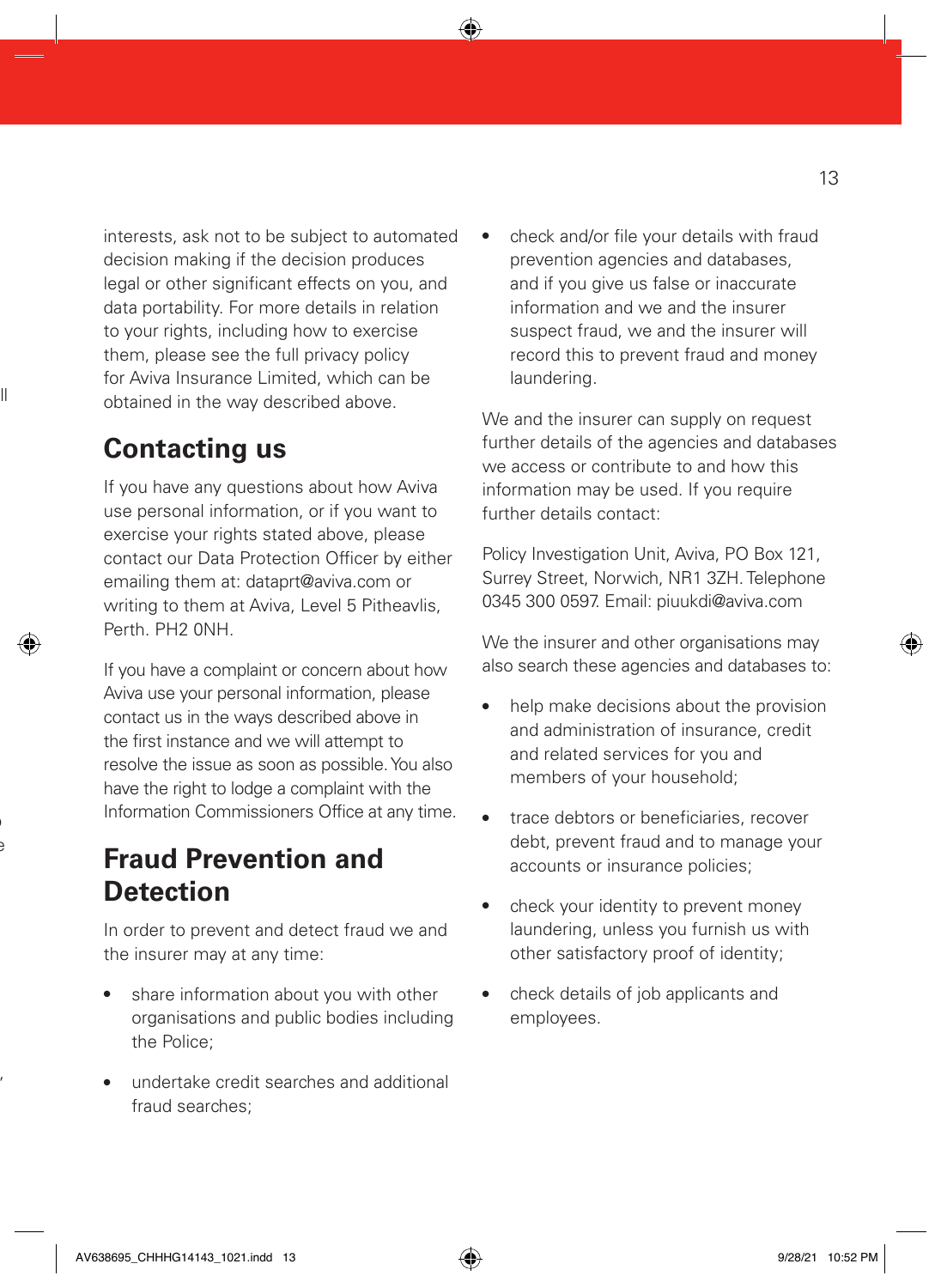# **The Use of Third-Party Information**

In assessing your application now or at renewal, to prevent fraud, check your identity and to maintain our policy records, HSBC UK Bank plc and the insurers may:

search publicly available files provided by credit reference agencies. The insurer may use a number of factors to provide you with a quote for your insurance including publicly available information such as electoral roll, County Court Judgments and bankruptcies which they obtain from credit reference agencies.

A record of this search will be visible to you if you request your credit report and also to any other organisation undertaking a search for the same purpose i.e. General Insurance related. This search will appear on your credit report as a "General Insurance (non-credit)" search. Each lender may have its own criteria in establishing how and whether any such search impacts its decision-making process.

use information relating to you and your home supplied to us by other third parties.

# **Claims History**

Under the conditions of your policy you must tell us about any insurance related incidents (such as fire, water damage, theft or an accident) whether or not they give rise to a claim. When you tell the insurer about an incident they will pass information relating to it to a database.

The insurer may search these databases when you apply for insurance, in the event of any incident or claim, or at any time of renewal to validate your claims history or that of any other person or property likely to be involved in the policy or claim.

You should show these notices to anyone who has an interest in the property under the policy.

## **Renewing your insurance**

We will contact you in writing at least 21 days before your renewal date and will either:

- (a) give you an opportunity to renew your insurance for a further year; or
- (b) let you know that we are unable to renew your insurance.

If we don't offer renewal we will tell you why, for example:

- the product is no longer available;
- we reasonably suspect fraud;
- your claims history is poor;
- we have changed our eligibility criteria;
- you no longer meet our eligibility criteria; or
- you have not taken reasonable care to provide complete and accurate answers to the questions we ask.

If we offer renewal we will tell you:

- about any changes we are making to your policy terms and conditions;
- to check this insurance continues to meet your needs;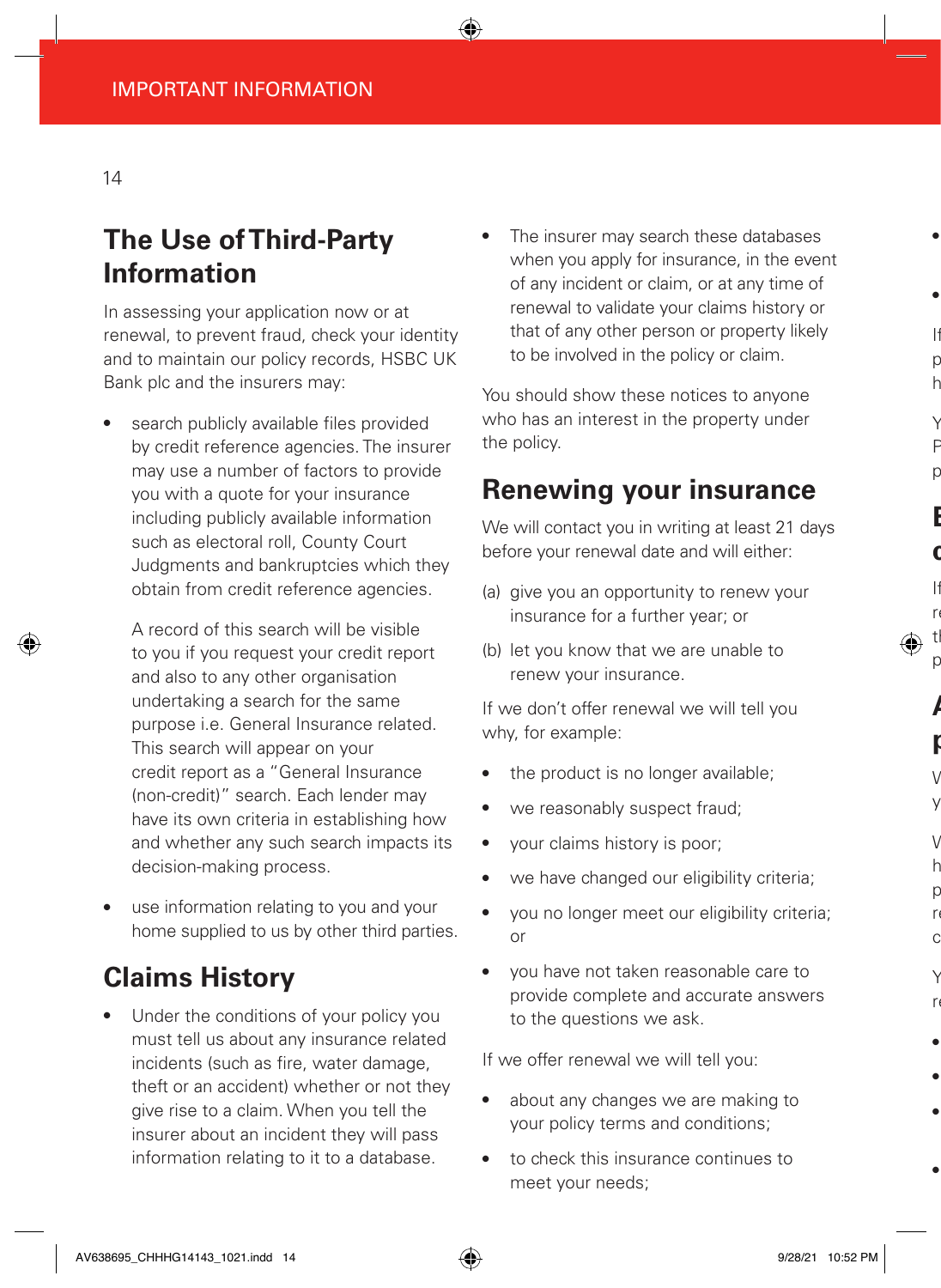15

- to check that the information we have is still correct; and
- next year's price.

If you wish to make any changes at renewal, please contact the customer services helpline on **0345 300 5898**.

You can cancel your policy at any time. Please see the General Conditions in your policy booklet.

# **Ensuring you have continuous cover**

If you are thinking of cancelling or not renewing with us, make sure you can get the alternative cover you need before your policy ends.

# **Automatic renewal of your policy**

We will contact you at least 21 days before your renewal date.

Where we offer you renewal terms and you have chosen to automatically renew your policy will be automatically renewed and the renewal premium will be collected by your chosen payment method.

You can opt in\* or opt out of automatic renewal free of charge at any time by:

- visiting [aviva.co.uk/hsbc/contact](http://aviva.co.uk/hsbc/contact)
- calling **0345 300 5898**
- writing to HSBC Insurance, PO Box 7463, Perth, PH2 0YX

\*Opting in to automatic renewal may not be available in certain circumstances.

We will not automatically renew your policy if:

- you have chosen a payment method that doesn't offer automatic renewal.
- you have opted out of your automatic renewal.
- you have a poor payment or credit history.

If any of the above happens you will receive a renewal letter providing you with options on how to renew your policy and avoid being left without cover.

# **Legal Procedure**

The law of England and Wales will apply to this contract unless:

- 1. you and the Insurer agree otherwise; or
- 2. at the date of the contract you are resident of Scotland, Northern Ireland, the Channel Islands or the Isle of Man, in which case (in the absence of agreement to the contrary) the law of that country will apply.

# **Telephone call charges and recording**

Calls to 0800 numbers from UK landlines and mobiles are free. The cost of calls to 03 prefixed numbers are charged at national call rates (charges may vary dependent on your network provider) and are usually included in inclusive minute plans from landlines and mobiles. For our joint protection telephone calls may be recorded and/or monitored.

visiting your local branch.